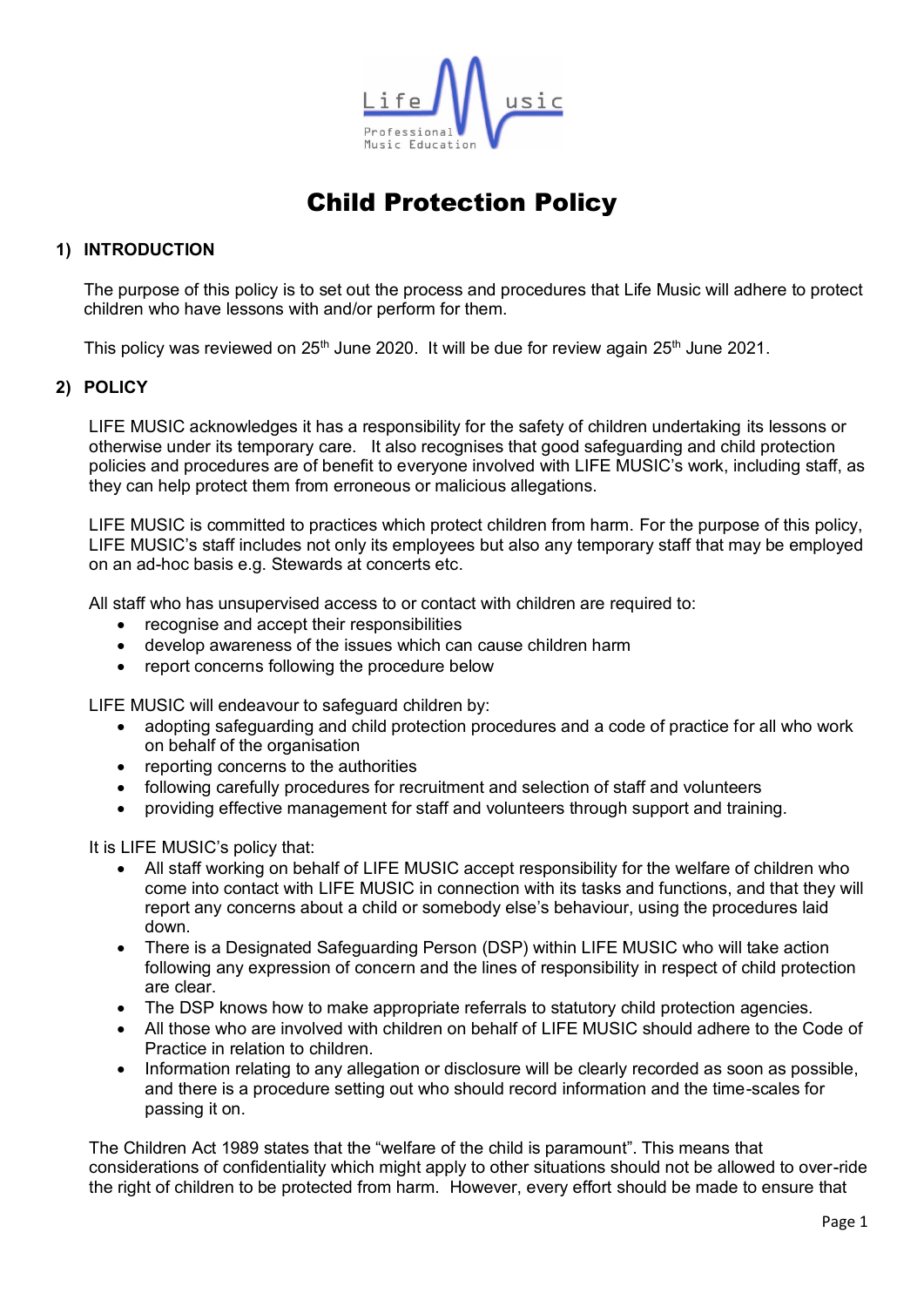

confidentiality is maintained for all concerned when an allegation has been made and is being investigated, see appendix 1.

LIFE MUSIC's policy on duty of care to children will be referred to or included in recruitment, training, moderation and policy materials where appropriate, and the policies are openly and widely available to staff and actively promoted within the organisation.

A culture of mutual respect between children and those who represent LIFE MUSIC in all its activities will be encouraged, with adults modelling good practice in this context.

All staff, examiners and volunteers in paid or unpaid work on behalf of LIFE MUSIC with unsupervised access to children will be vetted appropriately.

It is part of LIFE MUSIC's acceptance of its responsibility of duty of care towards children that anybody who encounters child protection concerns in the context of their work on behalf of LIFE MUSIC will be supported when they report their concerns in good faith.

### **3) CODE OF PRACTICE**

**LIFE MUSIC expects that all staff, which for these purposes includes anybody in paid or unpaid work on its behalf will be aware of this Code of Practice and adhere to its principles in their approach to all children.**

- It is important that no more time should be spent alone with children than is necessary to conduct appropriate tuition
- It is important not to have physical contact with children and this should be avoided.
- It is not good practice to take children alone in a car on journeys, however short.
- Do not make suggestive or inappropriate remarks to or about a child, even in fun, as this could be misinterpreted.
- It is important not to deter children from making a 'disclosure' of abuse through fear of not being believed, and to listen to what they have to say. Guidance on handling a disclosure is set out in Appendix 1. If this gives rise to a child protection concern it is important to follow LIFE MUSIC's procedure for reporting such concerns, and not to attempt to investigate the concern yourself.
- Remember that those who abuse children can be of any age (even other children), gender, ethnic background or class, and it is important not to allow personal preconceptions about people to prevent appropriate action taking place.
- Good practice includes valuing and respecting children as individuals, and the adult modelling of appropriate conduct - which will always exclude bullying, shouting, racism, sectarianism or sexism.

### **4) DESIGNATED SAFEGUARDING PERSON**

**LIFE MUSIC has appointed a Designated Safeguarding Person (DSP) who is responsible for dealing with any concerns about the protection of children. This person is the Business Administrator, Sarah Whitworth, telephone number 07717 677282.**

The role of the DSP is to:

• Know which outside child protection agency to contact in the event of a child protection concern coming to the notice of LIFE MUSIC.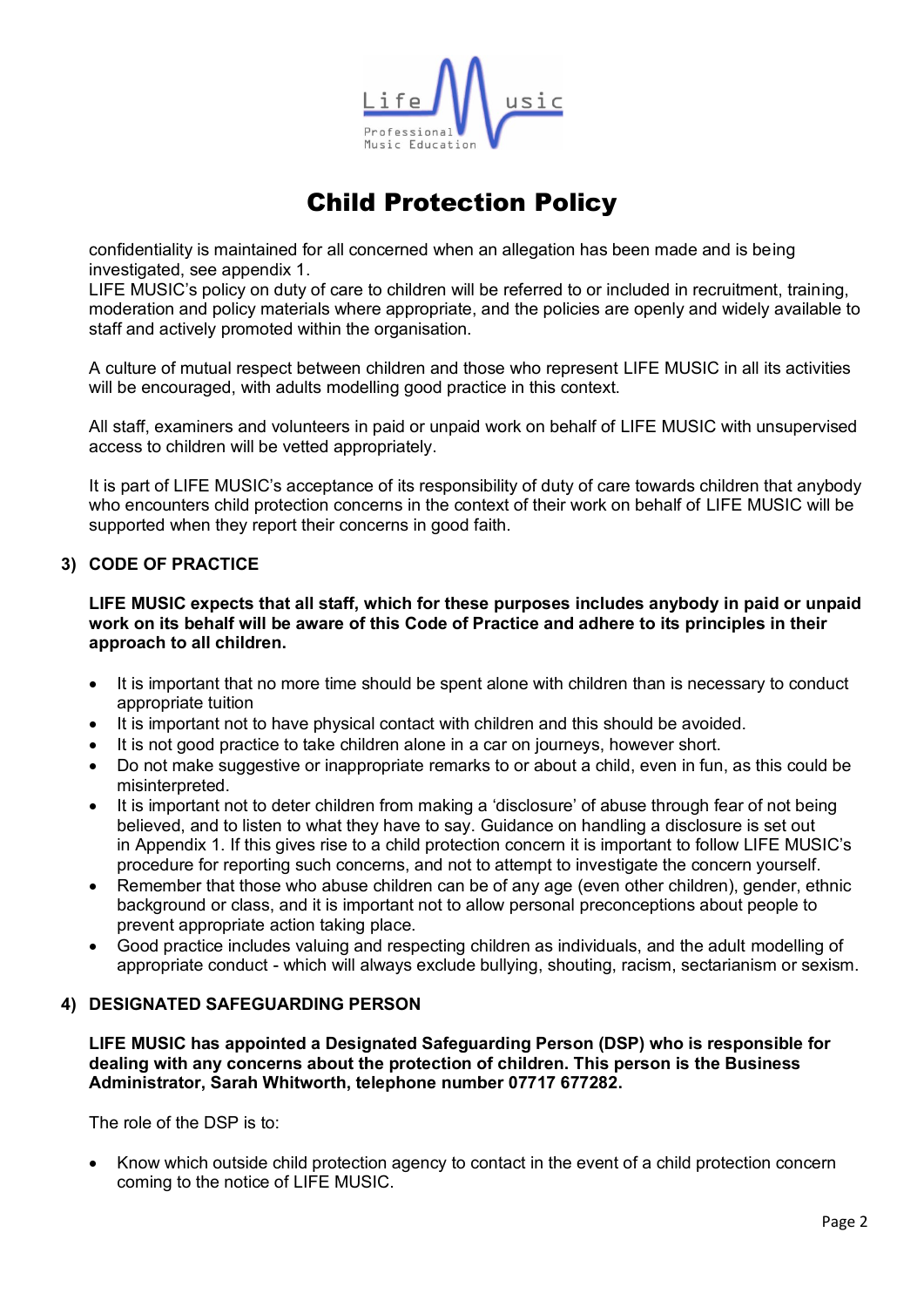

- Provide information and advice on child protection within LIFE MUSIC.
- Ensure that appropriate information is available at the time of referral and that the referral is confirmed in writing under confidential cover.
- Liaise with local children's social care services and other agencies, as appropriate.
- Keep relevant people within LIFE MUSIC informed about any action taken and any further action required; for example, disciplinary action against a member of staff.
- Ensure that a proper record is kept of any referral and action taken, and that this is kept safely and in confidence
- Advise LIFE MUSIC of safeguarding and child protection training needs.
- Liaise with the National Society for the Prevention of Cruelty to Children (NSPCC) to review the operation of the Safeguarding & Child Protection Policy regularly to ensure the procedures are working and that it complies with current best practice.

### **5) PROCEDURE FOR REPORTING CONCERNS**

**Staff could have their suspicion or concern raised in a number of ways, the most likely of which are one or any of the following:**

- the conduct of a member of LIFE MUSIC's staff
- a child "disclosing" abuse
- bruising or evidence of physical hurt
- unusual behaviour by a child

If a member of staff has such concerns they should be reported to the DSP using the form as set out in [Appendix D](http://www.abrsm.org/regions/fileadmin/user_upload/emails/images/headerimages/appendixD.pdf) as a part of the [process flowchart.](http://www.abrsm.org/?page=help/childProtection8.html)

Concerns about a specific child should be reported immediately by telephone to the DSP and confirmed in writing within 24 hours. Delay could prejudice the welfare of a child.

If the concerns relate to the conduct of a member of staff these should be reported by phone to the DSP immediately. Steps will be taken to fully support anyone who in good faith reports his or her concerns about a colleague and every effort will be made to maintain confidentiality for all parties whilst the allegation is considered.

The DSP will consider the report and either refer this immediately to the authorities or, after taking appropriate advice (which may include discussing the circumstances on a confidential basis with the NSPCC), decide not to refer the concerns to the authorities but keep a full record of the concerns.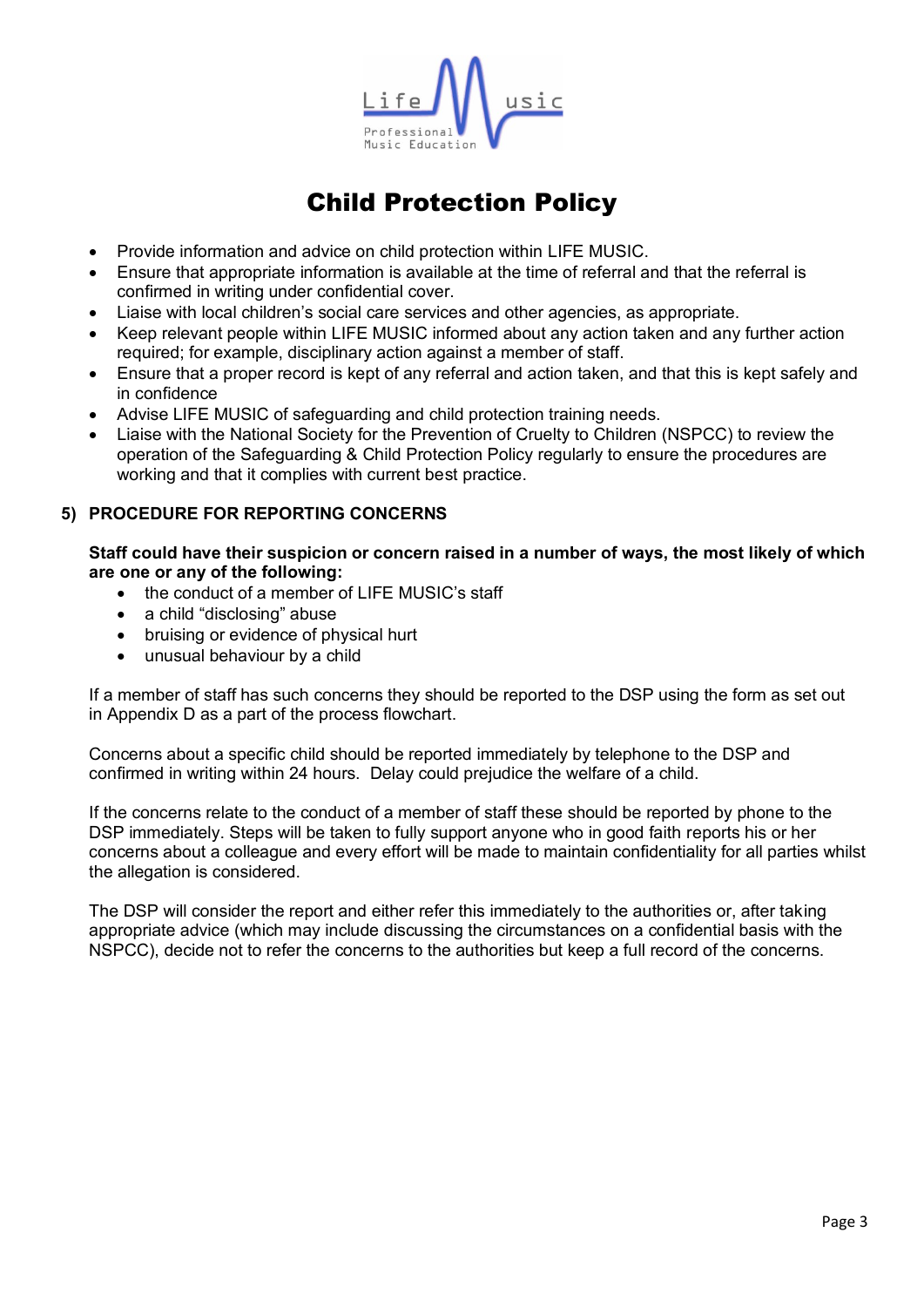

## **6) PROCESS FLOWCHART FOR REPORTING CONCERNS**

**This flowchart demonstrates the process by which child protection concerns will be addressed by LIFE MUSIC.**

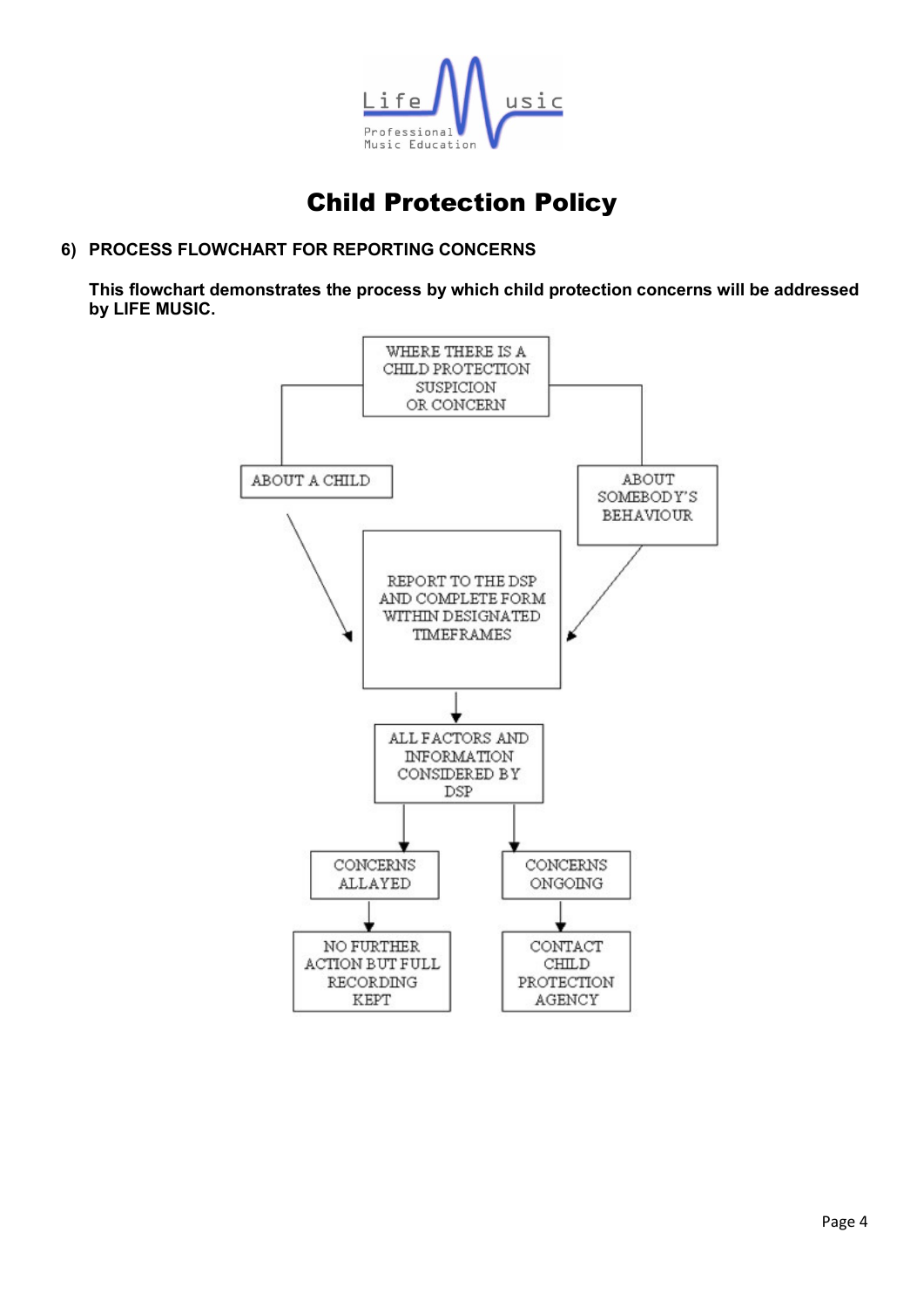

### **7) DEFINITIONS OF ABUSE**

#### a) Physical Abuse

Physical abuse may involve hitting, shaking, throwing, poisoning, burning or scalding, drowning, suffocating or otherwise causing physical harm to a child. It may be the result of a deliberate act, but could also be caused through the omission or failure to act to protect.

### b) Emotional Abuse

Emotional abuse is the persistent emotional ill-treatment of a child such as to cause severe and persistent adverse effects on the child's emotional development. It may involve making a child feel or believe that they are worthless or unloved, inadequate, or valued only insofar as they meet the needs of another person. Some level of emotional abuse is involved in all types of ill-treatment of a child, though it may occur alone.

### c) Sexual Abuse

Sexual abuse involves forcing or enticing a child or young person to take part in sexual activities, whether or not the child is aware of, or consents to, what is happening. It may involve physical contact, including rape or oral sex, or non-penetrative acts such as fondling. Boys and girls can be sexually abused by males and/or females, and by other young people. It also includes non-contact activities such as involving children in watching or taking part in the making of pornographic material, or encouraging children to behave in inappropriate ways.

### d) Neglect

Neglect is the persistent failure to meet a child's basic physical and/or psychological needs, likely to result in the serious impairment of the child's health or development. It may involve failing to provide adequate food, shelter and clothing, or failing to ensure that a child gets appropriate medical care or treatment.